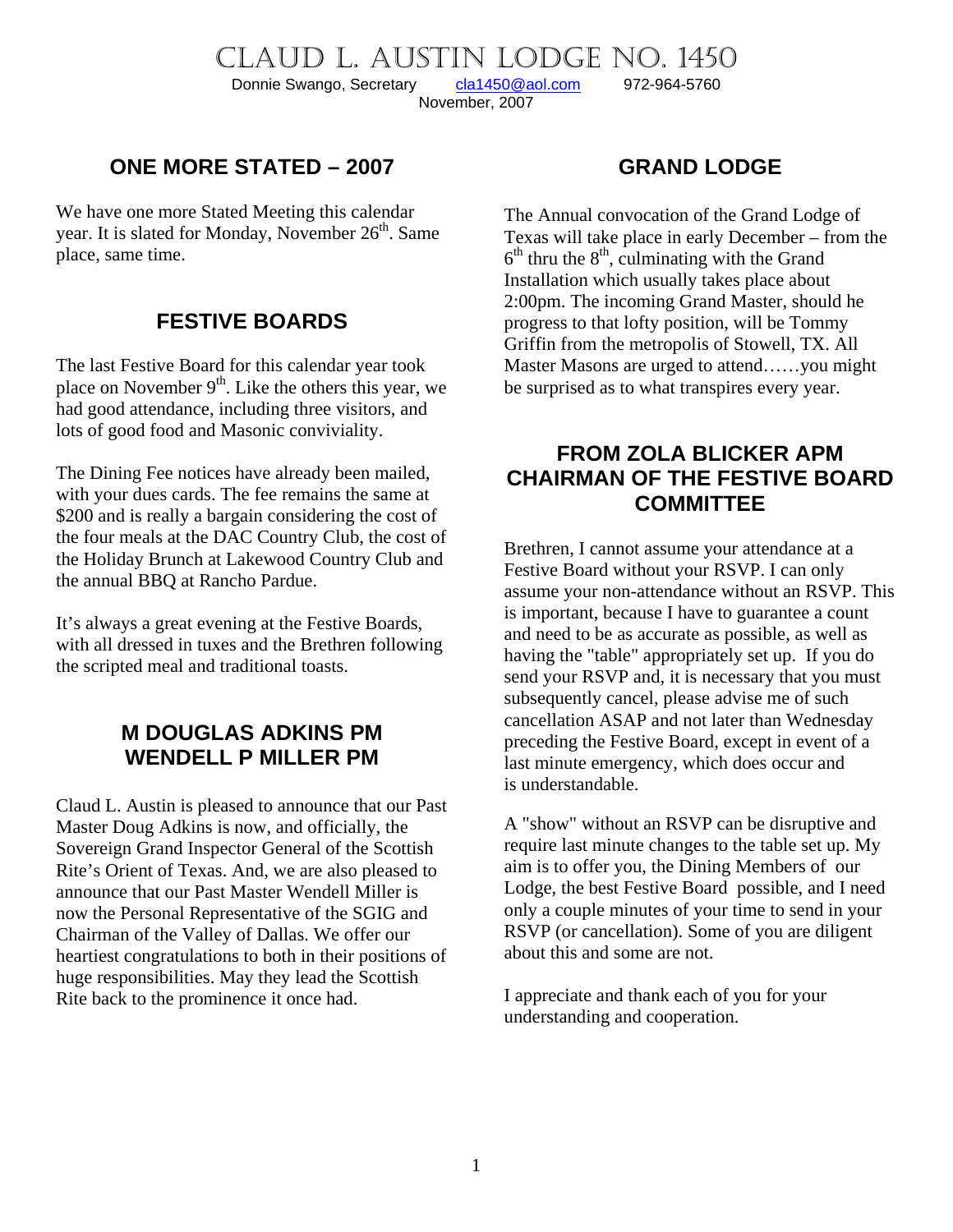#### **HMMM, DO YOU KNOW?**

In many liquor stores, you can buy pear brandy, with a real pear inside the bottle. The pear is whole and ripe, and the bottle is genuine; it hasn't been cut in any way. How did the pear get inside the bottle?

How did the pear get inside the brandy bottle? It grew inside the bottle. The bottles are placed over pear buds when they are small, and are wired in place on the tree. The bottle is left in place for the entire growing season. When the pears are ripe, they are snipped off at the stems.

## **THOMAS C YANTIS PAST GRAND MASTER**

For those who did not know, one of our "finest" passed away on September 26, 2007, in Brownwood, Texas. Right Worshipful Brother Yantis served the Grand Lodge in 1976. He was an Aggie, yet beloved by all.

#### **NEW MEMBERS**

At the August Stated Meeting, we voted in two new members and know that all will join in welcoming them into Claud Austin Lodge. Brothers Charles E. McKay, from Holland Lodge No. 1 and a Past Master of Plano Lodge No. 768, and Larry Van Hall, Past Master of Hillcrest Lodge No. 1318. Both are Dining Members and we look forward to seeing them seated at the Table each quarter.

## **NEW ROSTER**

You all know that I have been trying to complete this project for way too many months. There are still several members who have never responded to my attempts to confirm their information or get an update.

Rosters, at best, are quickly out-of-date; but I will endeavor to get one published with the best information provided, or not, by the first of the year. For those who helped with your information, thanks very much.

## **FROM THE** *TEXAS MASON* **APRIL, 1942**

Perhaps the most interesting Masonic News item to come to our attention in many a day came to our notice last month during the course of the monthly degree work of Cyrus Chapter No. 133, Royal Arch Masons. It was learned that Ellsworth Smith, able Detroit attorney, was one of the candidates. Companion Smith is blind and for mobile guidance depends on a seeing-eye dog – one of those noble German Shepherd dogs which all over the world have become the eyes of numerous blind men. The dog was the faithful companion of Smith all during the degree work and is probably the first dog ever to receive the Royal Arch Degrees.

Since receiving the work both Companions Smith and his dog have regularly attended the Chapter. Both were present at the annual installation of officers Tuesday, December 9. About a year ago the Scottish Rite Bodies of Detroit conferred its degrees upon Smith and again upon this occasion, the dog was constantly at his side. Thus the dog is probably the only 32° Mason in America. Companion Smith is indeed proud of his dog's record as a Mason.

#### **SCATTERSHOOTING**

Last time, there was quite a list we were wondering about. One, and only one, responded. That came from Brother Bill Scott, now a proud resident of Fredericksburg, TX, who continues to be a very active Mason. Thanks for the response, Bill….we wish you continued good health and Masonic activity.

Here are a few more…..maybe one will tell us what is happening in their lives:

| Dr. ET Boon             | J Ben Casey      |
|-------------------------|------------------|
| <b>Leonard P Harvey</b> | Edwin S Malone   |
| Jesse G Richardson      | G Warren Whitham |

#### **GET WELL CORNER**

Mary Alice Wellborn Herb Hale Tulie Pardue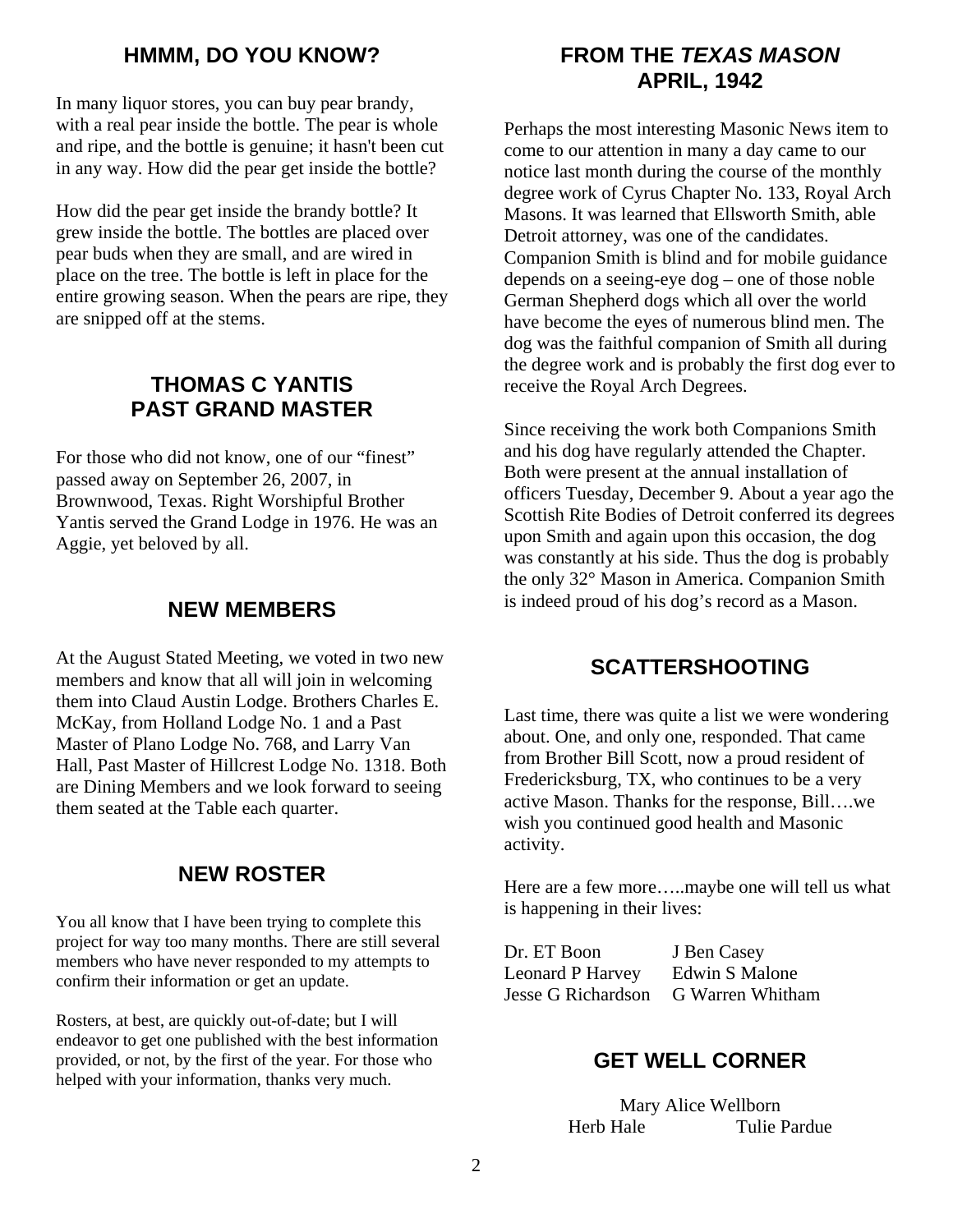We always hope our members and their families who are under the weather will get well soon.

## **TEST**

Name the only vegetable or fruit that is never sold frozen, canned, processed, cooked, or in any other form except fresh……. Keep guessing! I'll publish the answer and any winners in the next issue.

## **NAME THAT BROTHER!**



## **CLAUD AUSTIN TO HOST TE H XAS LODGE OF RESEARC**

On Saturday, January 19, 2008, your Lodge will Secretary Emeritus and one of the major founders of host the quarterly meeting of the Texas Lodge of Research. TLR, at this meeting, will honor our our Lodge………. Plez A Transou.

Plez, a long-time member and active Masonic historian, is also their Secretary Emeritus and a Fellow…..the highest honor they can bestow and one seldom given.

All are invited to attend and there will be a notice sent to each of you as soon as the times and events are solidified.

## **FOR THOSE WHO TAKE LIFE TOO SERIOUSLY**

I just got lost in thought. It wasn't familiar territory.

When everything is coming your way, you're in the wrong lane.

Support bacteria. They're the only culture some people have.

He who laughs last, thinks slowest.

## **CLAUD AUSTIN LODGE IS 20!**

Just 20 short years ago, Ernest G. Hudel APM and , Plez A Transou APM approached Robert L. Dillard Jr. PGM with an idea to form a "Table Lodge" that would meet at the Scottish Rite and promote Masonic conviviality.

With the idea born, several of us visited the Lodges raising new Masons. We have always been a lodge of the 14<sup>th</sup> Masonic Districts to get their "approval" for a new Lodge in the area……one that would not compete with them for initiating, passing and considered to be picky as to whom we want in with us; those that fit, if you will. Maybe we are. Some say we are elitists….again, maybe we are, but what is wrong with that?

Approval was given, and a Charter was granted and were almost a Who's Who in Texas Masonic circles issued by the Grand Lodge of Texas for Downtown Daylight Lodge No. 1450. The Charter Members (present company, me, excepted).

There is an interesting story relating to the date and dropped the gavel when the Lodge was instituted by time when Most Worshipful Graham Childress the Grand Lodge and the first officers were "duly and constitutionally installed." We'll save that for another time, however.

We still practice what we preached back then  $-$ Masonic Conviviality.

Happy Birthday to our Lodge!